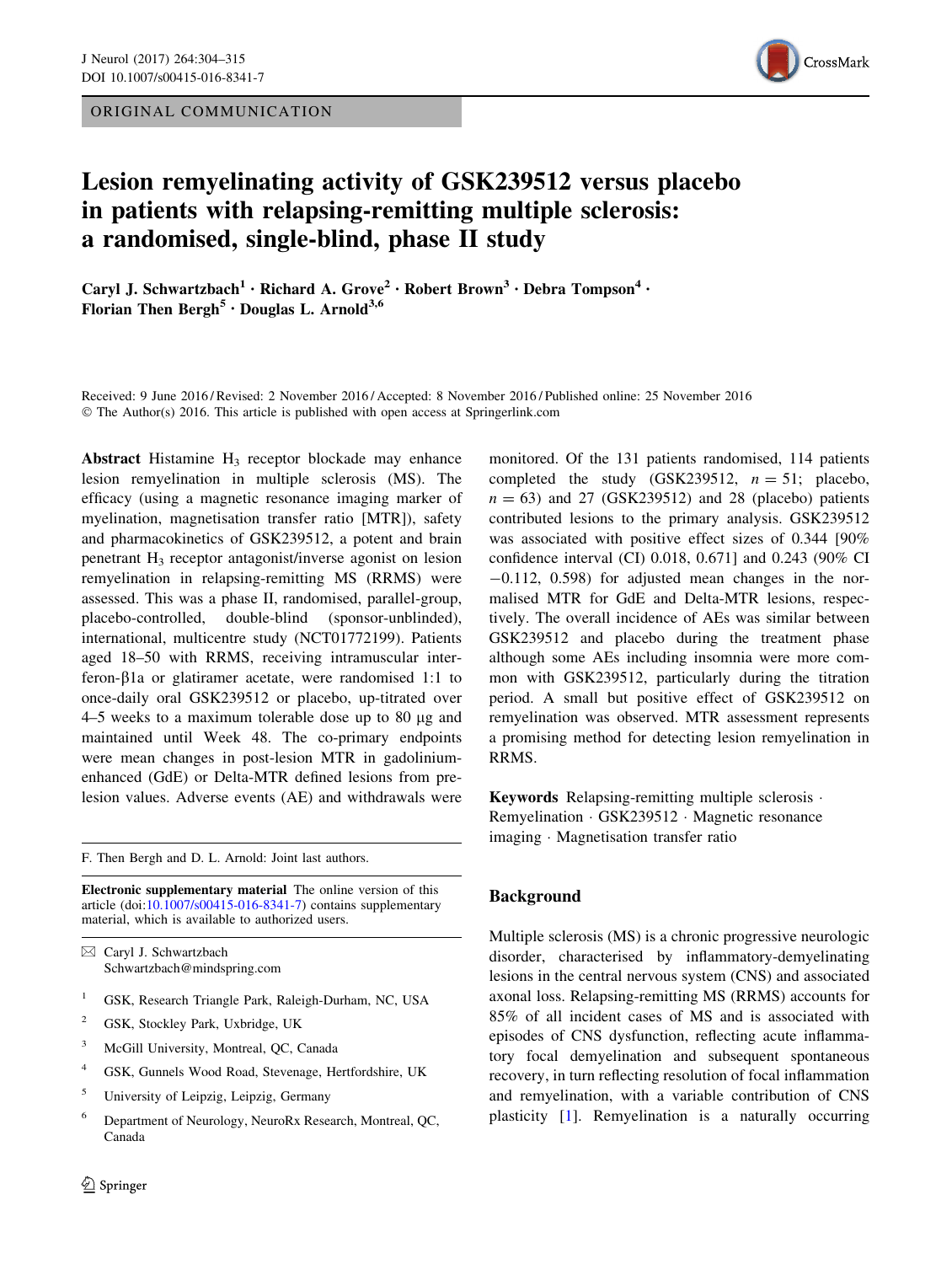process but is rarely complete, and failure becomes more extensive with increased disease duration [[2\]](#page-10-0).

Decreased oligodendrocyte precursor cell (OPC) differentiation may play a role in remyelination failure [\[3](#page-10-0)]. The promotion of remyelination through increased OPC differentiation may provide functional recovery and prevent or reduce irreversible disability accumulation. OPC differentiation is controlled by a range of molecules and their receptors, including constitutively active histamine  $H_3$ receptors expressed by neurons and OPCs [\[4](#page-10-0)]. The importance of constitutive H3R activity in OPC differentiation is demonstrated by the ability of inverse agonists, which inhibit both ligand-independent and ligand-dependent receptor activation but not neutral antagonists of H3R, to promote OPC differentiation [[4,](#page-10-0) [5](#page-10-0)].

GSK239512 is a potent, selective, orally bioavailable and brain penetrant  $H_3$  receptor antagonist/inverse agonist, originally investigated for the treatment of cognitive impairment in Alzheimer's disease (AD) and schizophrenia [\[6–8](#page-10-0)]. Previous clinical studies have indicated that GSK239512 is well tolerated as a monotherapy when titrated up to 80 µg, resulting in  $>90\%$  H<sub>3</sub> receptor occupancy in the brain at trough plasma concentrations [[6,](#page-10-0) [7](#page-10-0), [9](#page-10-0)]. GSK239512 promotes OPC differentiation in vitro and enhances remyelination in the cuprizone mouse model of remyelination [\[4](#page-10-0)].

Magnetisation transfer ratio (MTR) imaging on magnetic resonance imaging (MRI) can be used to assess myelin content in vivo. MTR changes have been demonstrated to correlate with myelin content in animal models  $[10-13]$  and humans  $[14-17]$  $[14-17]$  $[14-17]$  $[14-17]$ . The aim of this study was to determine the efficacy of GSK239512 in terms of lesion remyelination in patients with RRMS, using changes in MTR as a marker of remyelination.

## Methods

#### Study design

This was a phase II, randomised, parallel-group, placebo (adjunct)-controlled, double-blind (sponsor-unblinded) study conducted across 34 centres in eight countries (Ukraine, Spain, Germany, Bulgaria, Canada, UK, Czech Republic and Sweden). ClinicalTrials.gov, number NCT01772199; GSK study identifier, H3M116477.

The study was conducted in accordance with the International Conference on Harmonisation of Technical Requirements for Registration of Pharmaceuticals for Human Use, Good Clinical Practice (ICH-GCP) and the ethical principles outlined in the Declaration of Helsinki 2008 [\[18](#page-10-0)]. Ethics approval was obtained from respective countries' Ethics Committees (Online resource 1). The study protocol is available online at [http://www.gsk-clin](http://www.gsk-clinicalstudyregister.com/files2/gsk-116477-protocol-redact.pdf) [icalstudyregister.com/files2/gsk-116477-protocol-redact.](http://www.gsk-clinicalstudyregister.com/files2/gsk-116477-protocol-redact.pdf) [pdf](http://www.gsk-clinicalstudyregister.com/files2/gsk-116477-protocol-redact.pdf).

# Participants

Inclusion criteria included age 18–50 years, MS diagnosis according to McDonald criteria [[19\]](#page-10-0), a relapsing-remitting course [\[20](#page-10-0), [21\]](#page-10-0), MS onset within 10 years of screening, stable disease-modifying treatment (DMT) with intramuscular interferon- $\beta$ 1a or glatiramer acetate for  $>1$  year, recent disease activity  $[\geq 1]$  gadolinium-enhanced (GdE) lesion on MRI or reported relapse within the past year], and an Expanded Disability Status Scale (EDSS) [\[22](#page-10-0)] score of 1–4.5 at screening. Females were eligible if they were not pregnant, nursing, or of childbearing potential. Patients were excluded if they were unable to undergo regular MRI scans, had a history of severe and clinically significant CNS trauma, epilepsy, sleep disturbance, the presence or history of hallucinations, an uncontrolled medical condition, a significant electrocardiogram abnormality, or renal insufficiency. Online Resource 1 details full eligibility criteria. Patients remained on a stable DMT dose and regimen (either intramuscular interferon-b1a or glatiramer acetate) for the study duration. Patients provided written informed consent prior to any study-specific procedures.

#### Randomisation and masking

Randomisation was performed centrally, using a computergenerated randomisation schedule created by the study statistician, stratified according to DMT. Randomisation numbers were allocated to patients by an interactive voice recognition system (IVRS; RAMOS). Drug bottles were numbered and assigned as per treatment assignment and tablets were of identical appearance. All patients, site staff and sponsor staff directly involved in interactions with sites remained blinded to treatment assignment throughout the study. At the time of the interim analysis the statistician was unblinded to treatment assignment. Additionally, two clinical team members (Investigative Lead and Early Development Lead) were unblinded to treatment level results but not individual patient treatment assignment.

#### Procedures

Patients were randomised 1:1 to receive once-daily, oral GSK239512 or placebo for a treatment phase of up to 48-weeks (4- to 5-week titration period and maintenance period until Week 48). Patients started on GSK239512 10 lg or matching placebo and up-titrated weekly (20, 40 and 80  $\mu$ g) to a maximum dose of 80  $\mu$ g. If tolerability issues were reported, patients were either maintained at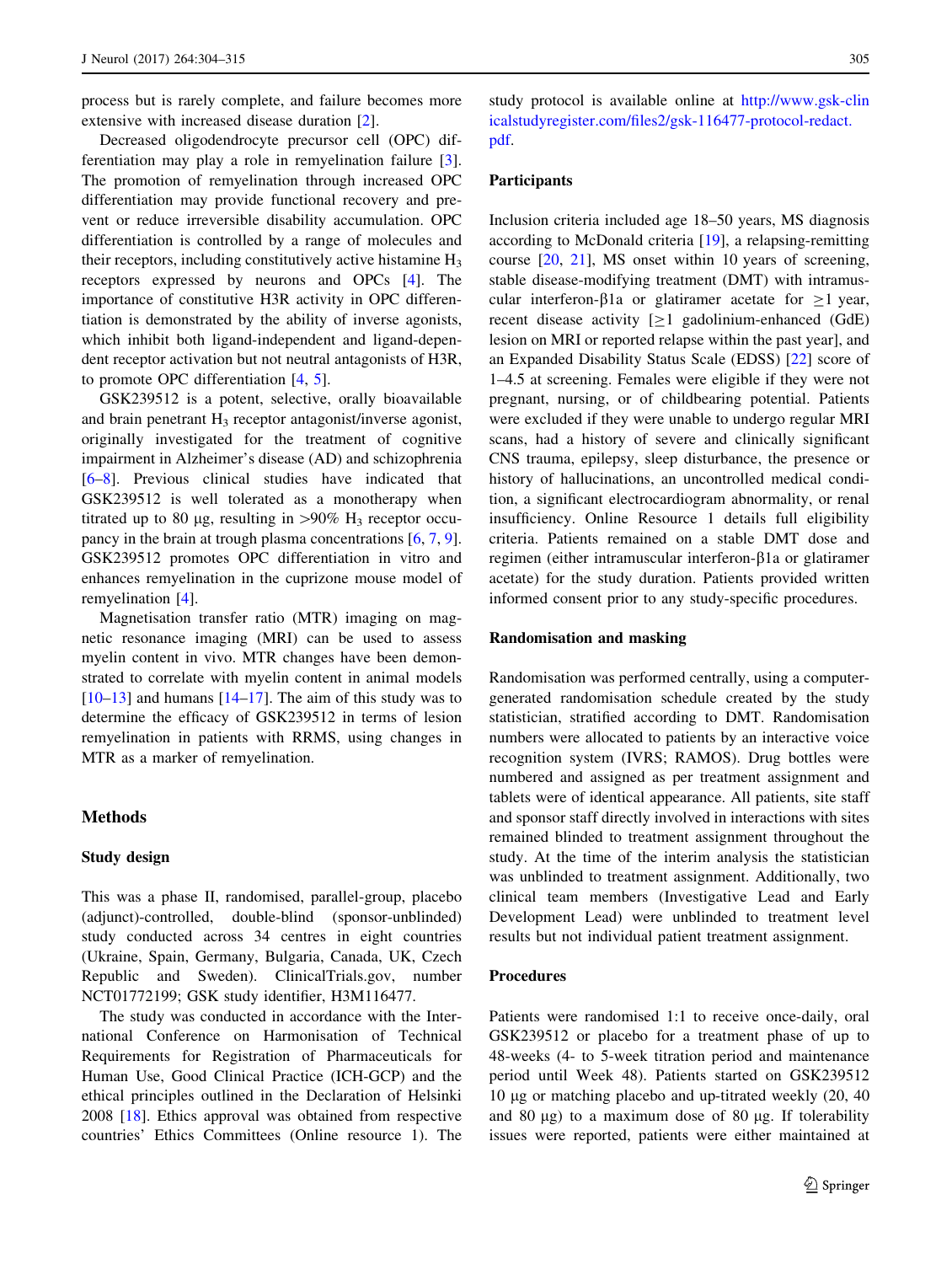their current dose-level or down-titrated and/or the titration period extended by an additional week. The maximum tolerated dose during the titration period was continued during the maintenance period. One down-titration was permitted during the maintenance period if tolerability issues were reported. There was a minimum follow-up period of 2 weeks following end of treatment at Week 48 or early withdrawal.

## **Outcomes**

## Co-primary endpoints

The co-primary endpoints were mean changes in MTR post-lesion compared with pre-lesion in newly developed lesions (during the conduct of the study) defined by either GdE or Delta-MTR [\[23\]](#page-10-0). New GdE lesions were defined as an area of increased signal intensity on a post-contrast T1 weighted MRI that was not due to normal structures and was not present on a previous scan. New Delta-MTR lesions were defined as regions that experience a decrease in MTR that is greater than the 99th percentile of the normal variation measured in white matter (WM) from one scan to the next and was not present on a previous scan. Further details on how these lesions were identified are included in the Online Resource 1. Both GdE or Delta-MTR lesions were included as previous studies have found that areas of Gd enhancement are not always co-localised with Delta-MTR changes indicating demyelination [\[24](#page-10-0), [25\]](#page-10-0); additionally, Delta-MTR lesions can demonstrate larger changes in myelination/demyelination, so provide more statistical power to detect treatment effects [[24,](#page-10-0) [25](#page-10-0)]. This study was not designed to determine a direct effect on lesion formation.

#### Secondary endpoints

Secondary MRI endpoints included assessment of adjusted mean changes from baseline in T2 lesion MTR, the number of new or enlarging T2 or GdE lesions, cumulative unique active lesions, new unenhancing T1 lesions, new GdE lesions evolving into chronic unenhancing T1 black holes, and total brain, WM and grey matter (GM) volumes. MRI scans (including conventional and MTR sequences as described in Online Resource 1) were performed at approximately 6-week intervals. Secondary clinical and patient-reported outcomes included occurrence of relapse, disability and functionality, cognitive impairment and health outcomes. During the titration period, clinical visits occurred approximately every 7 days and during the maintenance period approximately every 4 weeks. Relapse was assessed as per the criteria by Polman et al. [\[19](#page-10-0)] at each clinical visit, based on subject self-reporting. Disability and functionality were assessed using EDSS at baseline and every 12 weeks, cognitive impairment by a CogState battery at baseline and at Week 12, 24 and 48, and health outcomes by Multiple Sclerosis Quality of Life  $(MSOoL)$ -54 at baseline and at Week 48  $[26]$  $[26]$ . Safety assessments included monitoring adverse events (AEs) and serious AEs (SAEs), clinical laboratory tests, vital sign assessments and suicidal ideation or behaviours using the IVRS version of the Columbia-Suicide Severity Rating Scale. Pharmacokinetics were assessed for plasma concentrations at 0.5, 2 and 6 h post-dose at Week 8, and trough concentrations at Weeks 4, 8, 24, 36 and 48.

## Statistical analysis

The intent-to-treat (ITT) population (all patients receiving  $\geq$ 1 dose of study medication) was used for all efficacy and safety analyses. The co-primary endpoints were analysed using a mixed model for repeated measures [\[27](#page-11-0)]. The average change in MTR before and after new lesion formation was modelled separately for each lesion within each patient with at least two MRI scans pre- and postlesion and an interval of at least 70 days from lesion formation to post-lesion scan, allowing for variation in effects between patients, between different lesions, within patients, and within lesions across time (Online Resource 1). The date of lesion identification is labelled as the reference MRI, and all visits are seen relative to that visit, described as relative MRIs. Statistical models were used to estimate treatment effect sizes of GSK239512 relative to placebo. Due to the exploratory nature of this study, no study endpoints were formally statistically powered and a sample size of approximately 100 patients was considered sufficient to estimate the effect size. Posterior probabilities were generated using Bayesian analyses using a noninformative prior distribution to calculate the posterior probability of the effect size being  $\geq 0$  based on data observed in the study, i.e. assessing potential effectiveness of the drug [[28](#page-11-0)], and to provide an understanding of the probabilistic distribution of effect sizes for GSK23512 relative to placebo [[29\]](#page-11-0). Full details on statistical analysis and sample size derivation can be found in Online Resource 1.

#### Role of the funding source

This study was funded by GSK (H3M116477). Some authors were employees of GSK at the time of the study and were involved in study design, data collection, data analysis, data interpretation, and the writing of the report. All authors had full access to all the data in the study and had final responsibility for the decision to submit for publication.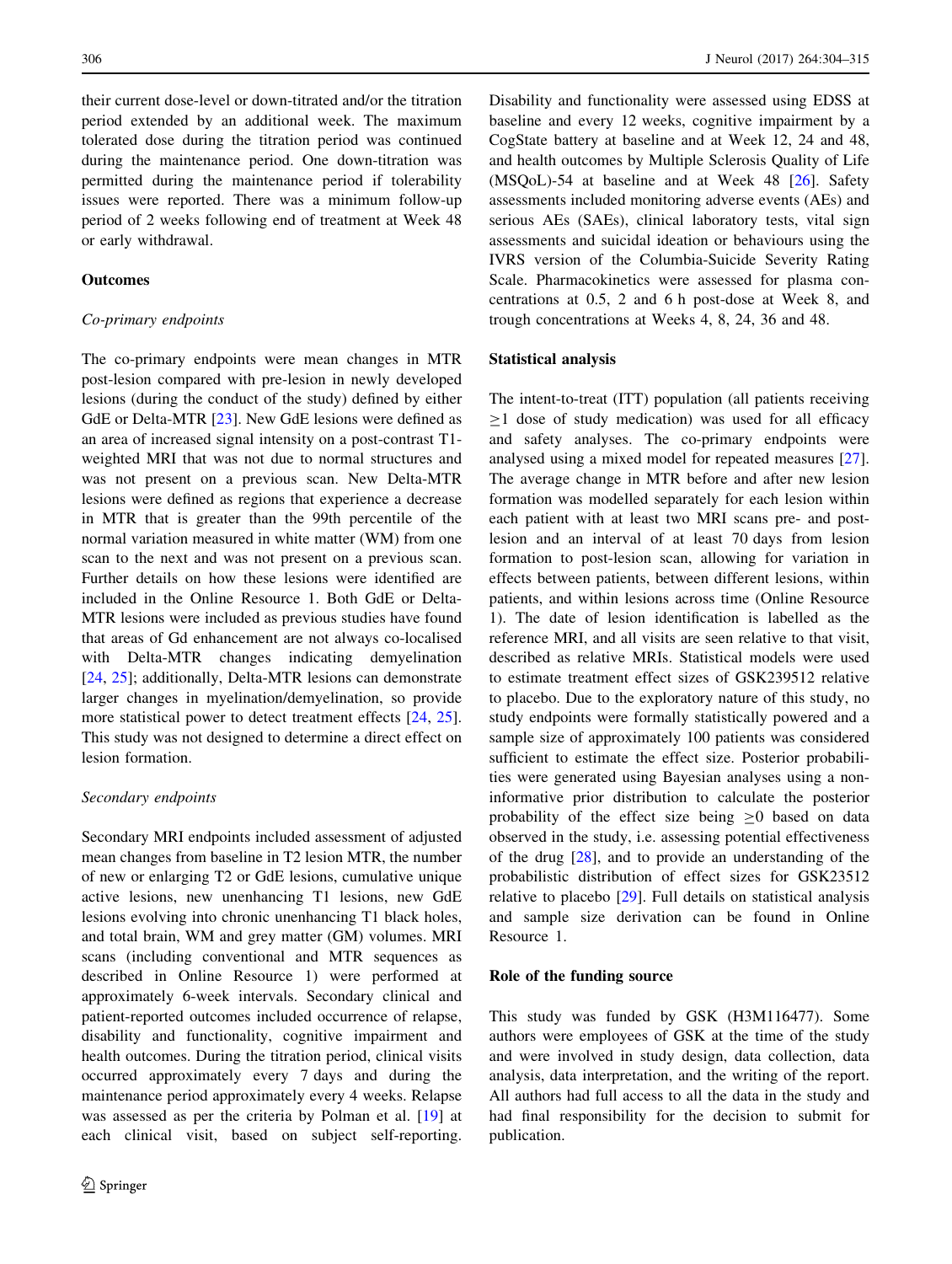## **Results**

Of the 153 patients screened across 35 sites between 1 February and 19 August, 2013, 131 were randomised at 34 sites (65 to GSK239512; 66 to placebo). In total, 22 patients failed screening: 20 did not meet inclusion or exclusion criteria and two withdrew consent. All randomised patients were included in the ITT population and completed the titration period. A total of 114 patients, 51 (78%) in the GSK239512 and 63 (95%) in the placebo groups completed both the treatment and follow-up phases. Reasons for withdrawal are shown in Fig. 1.

In total, 55 (85%) and 65 (98%) patients in the GSK239512 and placebo groups, respectively, were able to titrate to 80 µg by the end of the titration period. During the maintenance period, five patients down-titrated from 80 to 40 lg in the GSK239512 group. Overall, patient demographics and baseline characteristics in both treatment groups were as expected for the target population and were balanced between treatment groups (Table [1\)](#page-4-0). The mean and median number of days since relapse was greater in the GSK239512 compared with the placebo group.

Overall, 92 lesions in 27 patients in the GSK239512 group and 97 lesions in 28 patients in the placebo group contributed to the primary analysis of GdE lesions. For Delta-MTR lesions, 69 lesions in 24 patients in the GSK239512 group and 77 lesions in 29 patients in the placebo group contributed to the primary analysis. The analysis excluded all MRI data 70 days pre- and post-reference lesion, and indicated that effect sizes for the change in GdE and Delta–MTR lesions were 0.344 (90% CI 0.018, 0.671) and 0.243 (90% CI  $-0.112$ , 0.598), respectively. The adjusted mean change in normalised MTR (difference between normal WM and GM) for GdE lesions was 0.149 (90% CI 0.008, 0.289; Fig. [2](#page-5-0)a) and Delta-MTR lesions was 0.105 (90% CI -0.049, 0.257; Fig. [2b](#page-5-0)) favouring GSK239512 over placebo (Table [2](#page-6-0)). These values are in calibrated MTR units [[30\]](#page-11-0) and are interpretable as improved MTR recovery corresponding to 15% (GdE) and 10% (Delta-MTR) of the difference between normal GM and WM. In the Bayesian analysis, estimated probabilities were 0.955 and 0.877 that the effect size for GSK239512 relative to placebo was greater than 0, for the change in post- versus pre-lesion for GdE and Delta-MTR lesions, respectively (Online Resource 2).

At Week 48, there was an increase in lesion development observed trending in favour of placebo (Table [3](#page-6-0)); post hoc investigations identified an interaction between treatment group and GdE lesion presence on the screening MRI, indicating that patients in the small subgroup with no GdE lesions at the screening MRI had more than double the number of new lesions, on average, during the treatment



Fig. 1 Summary of design and study entry. AE adverse event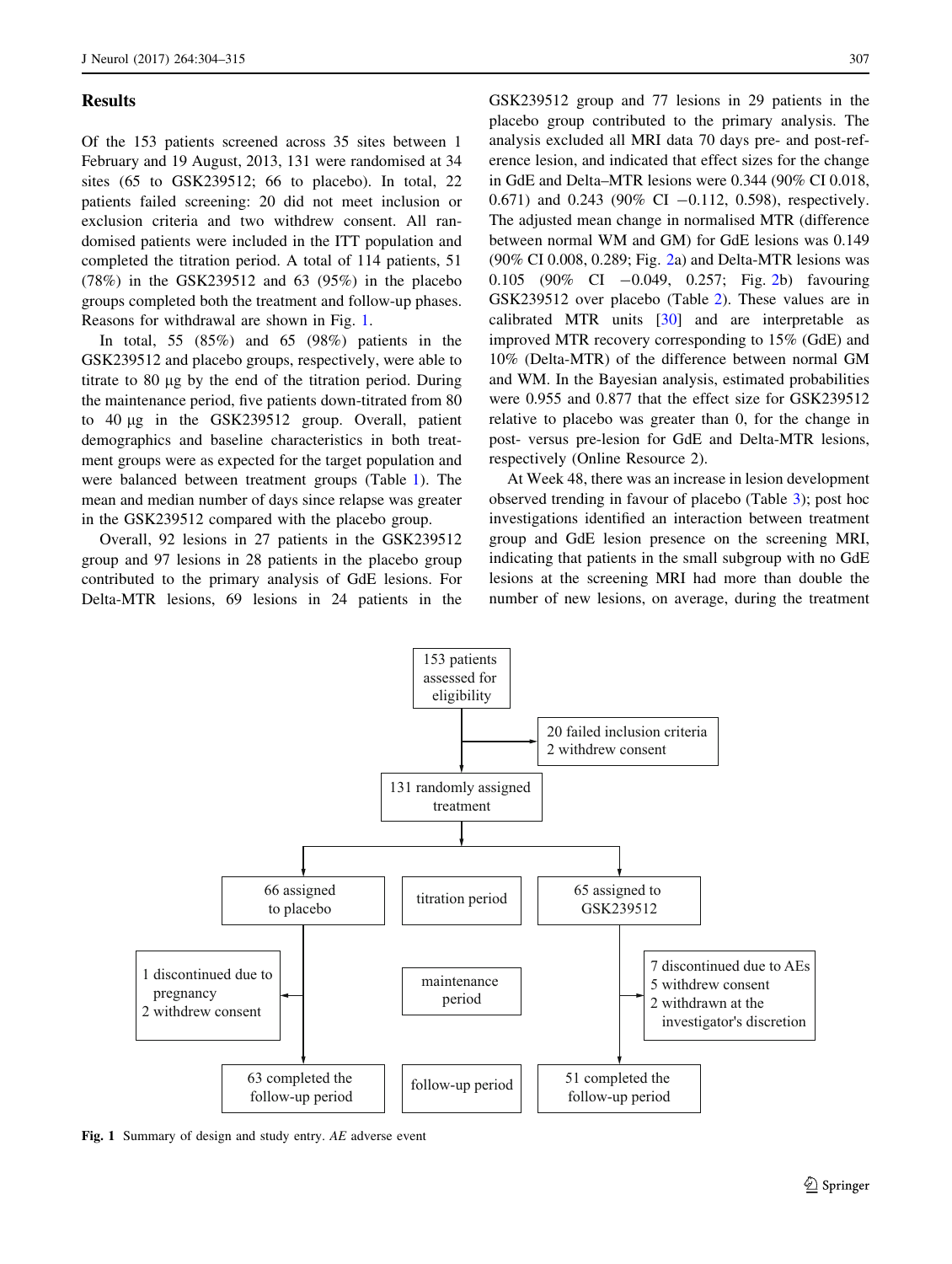<span id="page-4-0"></span>

|  |  |  |  |  | Table 1 Summary of MS medical history at screening (ITT population) |  |  |
|--|--|--|--|--|---------------------------------------------------------------------|--|--|
|--|--|--|--|--|---------------------------------------------------------------------|--|--|

|                                                                              | Placebo $(N = 66)$ | GSK239512 $(N = 65)$ | Total $(N = 131)$ |
|------------------------------------------------------------------------------|--------------------|----------------------|-------------------|
| Age (years), mean (range)                                                    | $36.2(19-50)$      | $36.4(22-49)$        | $36.3(19-50)$     |
| Female, $n$ (%)                                                              | 41 (62)            | 42 (65)              | 83 (63)           |
| Weight (kg), mean (range)                                                    | 73.19 (48-128)     | 70.07 (48-109)       | $71.65(48-128)$   |
| Body mass index $(kg/m2)$ , mean (range)                                     | 24.92 (16.0-40.4)  | 24.18 (16.9–36.7)    | 24.55 (16.0-40.4) |
| Caucasian, $n$ (%)                                                           | 66 (100)           | 65 (100)             | 131 (100)         |
| Years since confirmation of diagnosis                                        | 5.12 (2.971)       | 4.74 (2.896)         | 4.93 (2.929)      |
| Years since onset of symptoms                                                | 7.55 (3.920)       | 7.73 (4.383)         | 7.64(4.141)       |
| Receiving disease-modifying treatment, $n$ (%)                               |                    |                      |                   |
| Intramuscular interferon- $\beta$ 1a                                         | 38 (58)            | 37 (57)              | 75 (57)           |
| Glatiramer acetate                                                           | 28 (42)            | 28(43)               | 56 (43)           |
| Total number of relapses                                                     | 4.2(2.84)          | 4.2(2.82)            | 4.2(2.82)         |
| Number of relapses (last 12 months)                                          | 1.1(0.49)          | 1.1(0.55)            | 1.1(0.52)         |
| Number of relapses (last 24 months)                                          | 1.8(1.04)          | 1.8(1.02)            | 1.8(1.02)         |
| Days since last relapse <sup>a</sup>                                         |                    |                      |                   |
| Mean (SD)                                                                    | 184.9 (180.77)     | 232.3 (265.77)       | 208.4 (227.33)    |
| Median (range)                                                               | 129 (7, 1243)      | 184 (7, 1597)        | 160 (7, 1597)     |
| Number of scans with GdE lesions in last 12 months <sup>b</sup> , $n (\%)^c$ | $n=28$             | $n = 40$             | $n = 68$          |
| 0                                                                            | 13 (46)            | 22(55)               | 35(51)            |
|                                                                              | 14 (50)            | 18 (45)              | 32(47)            |
| 2                                                                            | 1(4)               | 0                    | 1(1)              |
| T2 lesion MTR at screening MRI, mean (SD)                                    | $-0.036(0.324)$    | $-0.048(0.385)$      |                   |
| Whole brain volume at screening MRI $(cm2)$ , mean (SD)                      | 1486.3 (79.78)     | 1475.4 (68.87)       |                   |
| EDSS scores at screening, median (min, max)                                  | $2.50(1.0-4.5)$    | $2.50(1.0-4.5)$      |                   |

Data shown represent mean (SD) unless otherwise specified

EDDS Expanded Disability Status Scale, GdE Gadolinium-enhanced, ITT intent-to-treat, MRI magnetic resonance imaging, MS multiple sclerosis, MTR magnetisation transfer ratio, SD standard deviation

<sup>a</sup> Days since last relapse are calculated based on the screening visit and date of relapse

<sup>b</sup> Subset of patients that had an MRI for GdE lesions in the 12 months before study enrolment

<sup>c</sup> Proportion of patients with scan data

period on GSK239512 compared with placebo (Online Resource 3). Over the duration of the study, observed changes in brain volume were small. At Week 48, no difference in evolution of whole brain, WM or GM volume was observed between treatment groups (Online Resource 4).

A total of 50 relapses (24 with GSK239512 and 26 with placebo were reported in 38 patients [18 with GSK239512 and 20 with placebo]) during the treatment phase. No difference in relapse rates between treatment groups was observed (GSK239512: 0.417 and placebo: 0.400 relapses per 48 weeks). No meaningful changes from baseline were observed on EDSS and CogState battery throughout the treatment phase and at Week 48 (Table [4](#page-7-0)). Changes from baseline in MSQoL at Week 48 are shown in Online Resource 5.

Overall, during the treatment phase the incidence of AEs was similar between GSK239512 (74%) and placebo (76%) and AEs were generally of mild and moderate intensity (28 and 42% for GSK239512 and 29 and 42% for placebo, respectively). However, during the titration period the incidence of AEs was higher with GSK239512 (52%) than with placebo (35%), particularly the incidence of insomnia (31 versus 9%, respectively), whereas in the maintenance period the overall incidence of AEs was similar (66 and 67%, respectively). The incidence of AEs judged by investigators as treatment-related was higher with GSK239512 versus placebo during the titration period (35 and 9%, respectively) than the maintenance period (11 and 3%, respectively). As expected, the most commonly reported AE during the treatment phase was insomnia, reported by 22 (34%) and seven (11%) patients in the GSK239512 and placebo groups, respectively; the 95% CI for the relative risk [3.19 (95% CI 1.57, 6.95)] excluded 1, suggesting a real difference. Other incidences of common AEs are shown in Table [5](#page-8-0). Three SAEs were reported in two patients [oral papilloma and thrombophlebitis of the leg  $(n = 1)$  and thymoma  $(n = 1)$ ] in the GSK239512 group and one SAE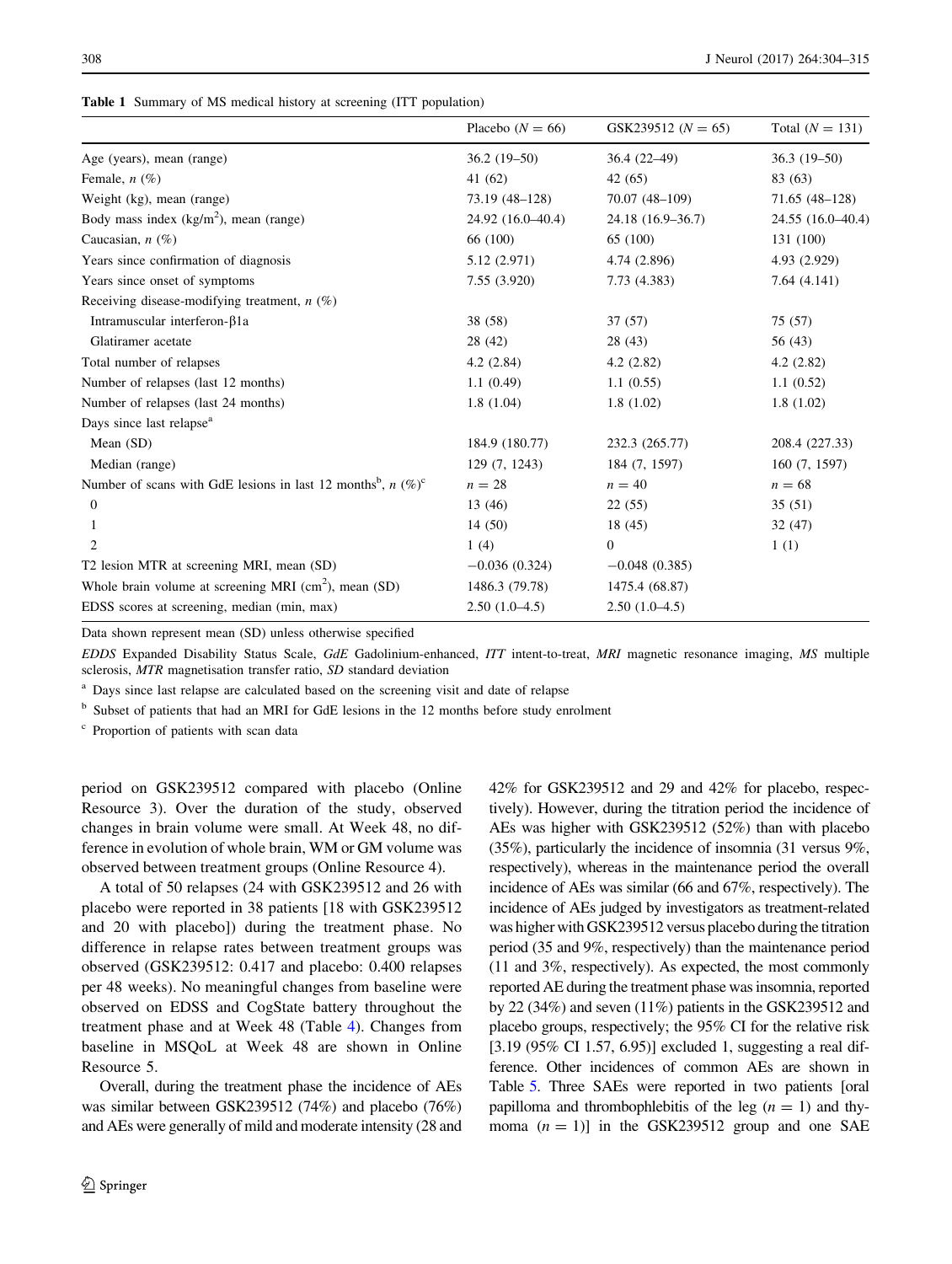Fig. 2 Adjusted mean change in MTR value (90% CI) for a GdE lesions and b Delta-MTR lesions (ITT population). CI confidence interval, GdE Gadolinium-enhanced, GM grey matter, ITT intent-to-treat, MRI magnetic resonance imaging, MTR magnetisation transfer ratio, WM white matter. MRI scanning was performed at approximately 6-week intervals post-reference lesion; GSK293512 is represented by a hashed line and placebo by a solid line; the asterisk 'All postlesion' data points represent the mean values for the adjusted mean change in normalised MTR at 12, 18, 24 and 30 weeks

<span id="page-5-0"></span>

[nephrolithiasis  $(n = 1)$ ] in the placebo group, during the maintenance period, with no SAEs reported during the titration period. In total, seven patients withdrew from the study due to AEs during the treatment phase, all in the GSK239512 group [insomnia ( $n = 2$ ), thrombophlebitis ( $n = 1$ ), cough ( $n = 1$ )], elevated alanine aminotransferase (ALT) and aspartate aminotransferase (AST;  $n = 1$ ), thymoma ( $n = 1$ ) and, axillary candidiasis, dry mouth, toxic skin eruption and xerosis  $(n = 1)$ ]. No deaths were reported. Mean haematology, chemistry, urinalysis and vital sign values remained within normal ranges throughout the duration of the study, with the exception of one patient in the GSK239512 group, on a background of intramuscular interferon- $\beta$ 1a treatment, who had moderate level ALT and AST elevations. These AEs were judged by investigators as not treatment-related and this patient was withdrawn from the study.

Minimum trough concentrations of GSK239512 were approximately  $10-25$  pg/mL for the 80 µg dose and were consistent over the study duration. No relationship between trough concentrations of GSK239512 and the primary endpoints were observed.

# **Discussion**

In this phase II, randomised, parallel-group, placebo-controlled study,  $GSK239512$  at a maximum dose of 80  $\mu$ g per day up-titrated over a 4- to 5-week period and maintained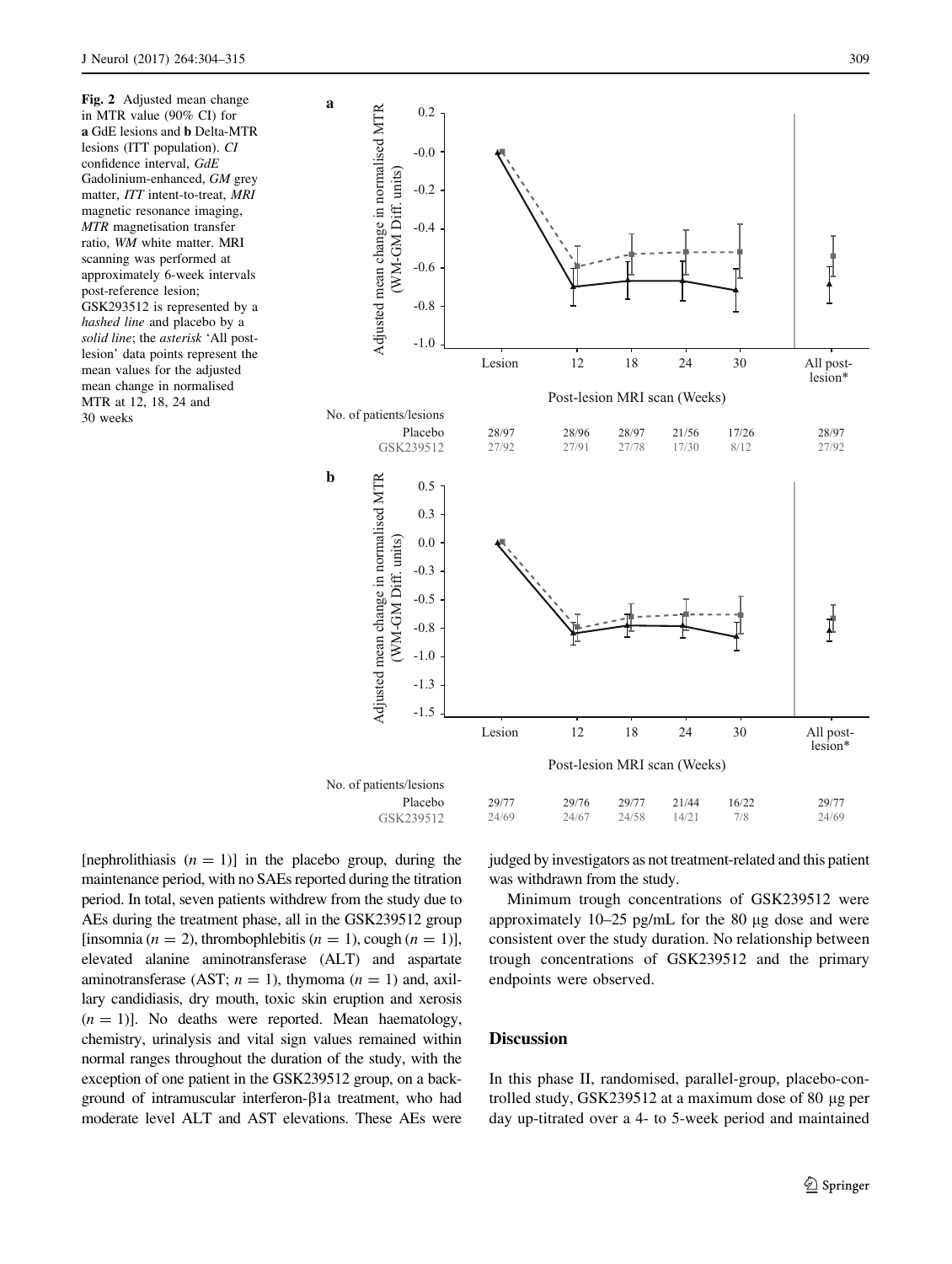| Combined<br>post-lesion<br><b>MRIs</b> | Treatment | Patients,<br>N | Lesions,<br>n | Adjusted mean change for<br>normalised MTR <sup>a</sup><br>(WM-GM diff units) | Difference in adjusted<br>mean change $(90\% \text{ CI})$ | $ESb$ (90% CI)         | Posterior<br>probability <sup>c</sup> |
|----------------------------------------|-----------|----------------|---------------|-------------------------------------------------------------------------------|-----------------------------------------------------------|------------------------|---------------------------------------|
| GdE lesion                             | Placebo   | 28             | 97            | $-0.689$                                                                      | 0.149(0.008, 0.289)                                       | 0.344(0.018, 0.671)    | 0.955                                 |
|                                        | GSK239512 | - 27           | 92            | $-0.541$                                                                      |                                                           |                        |                                       |
| Delta-MTR                              | Placebo   | 29             | 77            | $-0.769$                                                                      | $0.105(-0.048, 0.257)$                                    | $0.243(-0.112, 0.598)$ | 0.877                                 |
| lesion                                 | GSK239512 | - 24           | 69            | $-0.665$                                                                      |                                                           |                        |                                       |

<span id="page-6-0"></span>Table 2 Analysis of mean change in MTR value for all eligible GdE lesions and Delta-MTR lesions (ITT population)

CI confidence interval, ES effect size, GdE Gadolinium-enhanced, GM grey matter, ITT intent-to-treat, MRI magnetic resonance imaging, MTR magnetisation transfer ratio, WM white matter

<sup>a</sup> Adjusted mean change for normalised MTR is the post-lesion MTR value change from average pre-lesion MTR value

<sup>b</sup> ES is defined as the treatment difference divided by the standard deviation of the treatment difference averaged across relative MRIs

 $\epsilon$  Posterior probability is the conditional probability that the ES  $> 0$  given the data observed in the study assuming a non-informative prior distribution

|                           | Patients, <i>n</i>               | Adjusted mean change from<br>screening                                      | Difference in adjusted<br>mean change <sup>a</sup> (90% CI) |                  | $ES^b$ (90% CI)              |                                                     | Posterior<br>probability |
|---------------------------|----------------------------------|-----------------------------------------------------------------------------|-------------------------------------------------------------|------------------|------------------------------|-----------------------------------------------------|--------------------------|
| T2 lesion MTR at Week 48  |                                  |                                                                             |                                                             |                  |                              |                                                     |                          |
| Placebo                   | 57                               | 0.002                                                                       | $-0.022$ ( $-0.052$ , 0.009)                                |                  | $-0.246$ ( $-0.588$ , 0.095) |                                                     | 0.120                    |
| GSK239512                 | 50                               | $-0.020$                                                                    |                                                             |                  |                              |                                                     |                          |
|                           |                                  |                                                                             | Treatment                                                   | $\boldsymbol{n}$ | Mean rate                    | Treatment comparison<br>Ratio <sup>c</sup> (90% CI) |                          |
|                           |                                  | Cumulative number of new and enlarging lesions at Week 48                   |                                                             |                  |                              |                                                     |                          |
| New GdE lesions           |                                  |                                                                             | Placebo                                                     | 66               | 0.66                         | $1.72$ $(1.05, 2.82)$                               |                          |
|                           |                                  |                                                                             | GSK239512                                                   | 64               | 1.14                         |                                                     |                          |
|                           | New and enlarging T2 lesions     |                                                                             | Placebo                                                     | 66               | 1.45                         | 1.18(0.75, 1.85)                                    |                          |
|                           |                                  |                                                                             | GSK239512                                                   | 64               | 1.71                         |                                                     |                          |
|                           | Cumulative unique active lesions |                                                                             | Placebo                                                     | 66               | 1.48                         | 1.17(0.74, 1.85)                                    |                          |
|                           |                                  |                                                                             | GSK239512                                                   | 64               | 1.74                         |                                                     |                          |
| New unenhanced T1 lesions |                                  |                                                                             | Placebo                                                     | 66               | 0.50                         | 1.38(0.87, 2.18)                                    |                          |
|                           |                                  |                                                                             | GSK239512                                                   | 64               | 0.69                         |                                                     |                          |
|                           |                                  | Cumulative new GdE lesions evolving into chronic unenhancing T1 black holes | Placebo                                                     | 63               | 0.29                         | 1.71(1.05, 2.78)                                    |                          |
|                           |                                  |                                                                             | GSK239512                                                   | 57               | 0.50                         |                                                     |                          |

Table 3 Analysis of secondary MRI assessments at Week 48 (ITT population)

Data taken from the AES, all evaluable scans dataset

CI confidence interval, ES effect size, GdE Gadolinium-enhanced, ITT intent-to-treat, MRI magnetic resonance imaging

<sup>a</sup> Adjusted mean change for normalised MTR is the post-lesion MTR value change from average pre-lesion MTR value

<sup>b</sup> ES is defined as the treatment difference divided by the standard deviation of the treatment difference averaged across relative MRIs

<sup>c</sup> Treatment Ratio (GSK239512/Placebo). A ratio \1 indicates a lower risk with GSK239512 versus placebo

for 43–44 weeks had a positive effect on change in MTR, a marker of lesion remyelination in patients with RRMS.

Patient demographics and characteristics were as expected for patients with RRMS who met the defined eligibility criteria. While patient relapse data at screening may be suggestive of a more active population in the GSK239512 treatment group, the current analysis was based on lesion activity during the time period of the study. The on-study disease activity was broadly comparable between treatment groups with a similar mean relapse rate,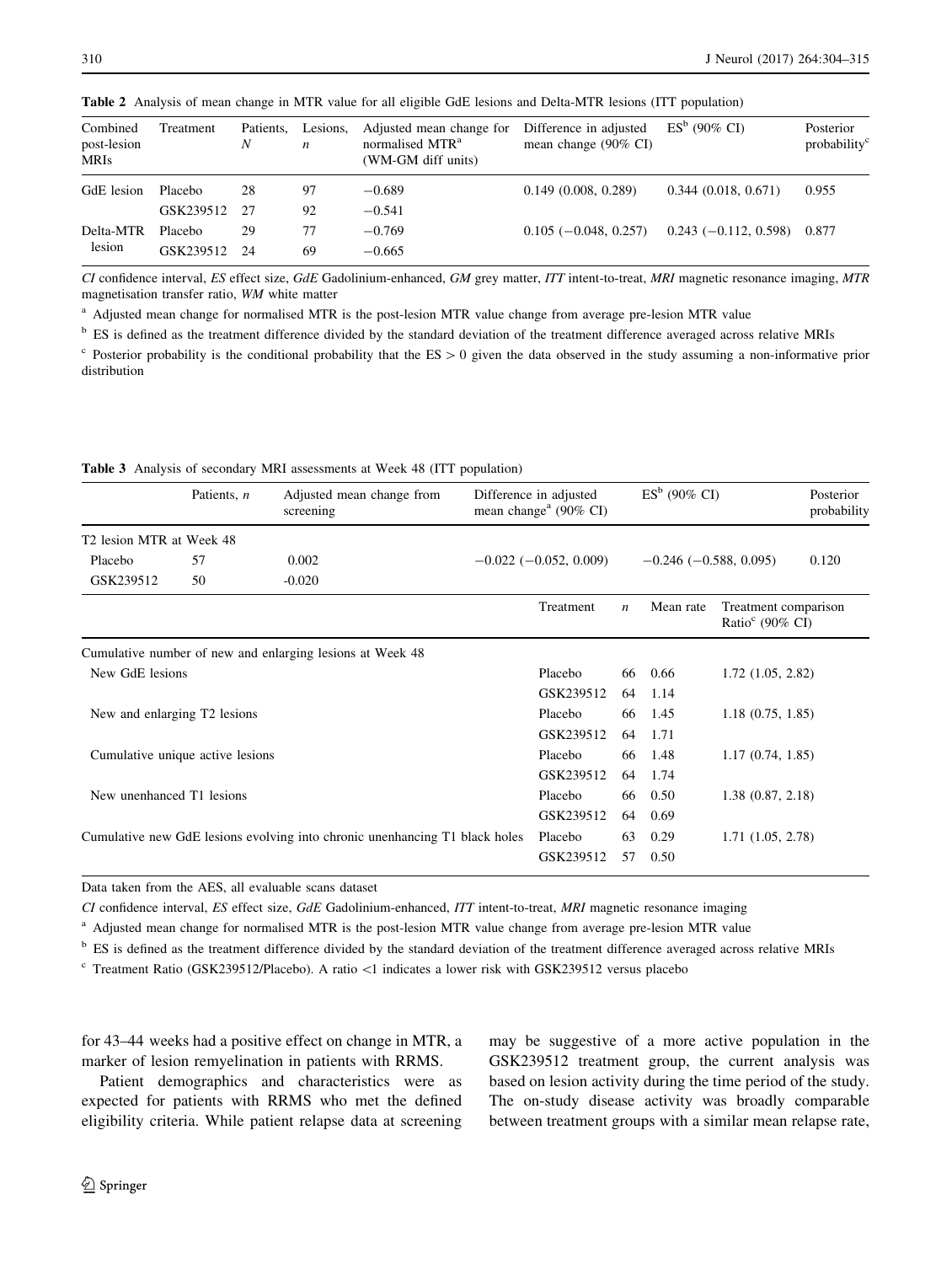#### <span id="page-7-0"></span>Table 4 Summary of clinical outcomes (ITT population)

|                           | $\boldsymbol{n}$ | Relapse rates: negative binomial regression |                                           |                                                        |                                 |  |  |  |
|---------------------------|------------------|---------------------------------------------|-------------------------------------------|--------------------------------------------------------|---------------------------------|--|--|--|
|                           |                  |                                             | Mean rate of relapse (Total no. relapses) |                                                        | Rate ratio (90% CI)             |  |  |  |
| Placebo                   | 66               |                                             | 0.40(26)                                  |                                                        | 1.04(0.62, 1.77)                |  |  |  |
| GSK239512                 | 65               |                                             | 0.42(24)                                  |                                                        |                                 |  |  |  |
|                           |                  | n                                           | CogState score change from baseline       |                                                        |                                 |  |  |  |
|                           |                  |                                             | Adjusted<br>mean (SE)                     | Difference versus<br>placebo $(90\% \text{ CI})^{a,b}$ | Effect size $(90\% \text{ CI})$ |  |  |  |
| Total score               |                  |                                             |                                           |                                                        |                                 |  |  |  |
| Placebo                   |                  | 56                                          | 0.16(0.048)                               | $-0.08$ ( $-0.20$ , 0.04)                              | $-0.24$ ( $-0.59$ , 0.11)       |  |  |  |
| GSK239512                 |                  | 48                                          | 0.08(0.052)                               |                                                        |                                 |  |  |  |
| <b>Executive function</b> |                  |                                             |                                           |                                                        |                                 |  |  |  |
| Placebo                   |                  | 55                                          | 0.08(0.065)                               | $-0.02$ ( $-0.18$ , 0.14)                              | $-0.05$ ( $-0.37$ , 0.28)       |  |  |  |
| GSK239512                 |                  | 47                                          | 0.06(0.070)                               |                                                        |                                 |  |  |  |
| Memory                    |                  |                                             |                                           |                                                        |                                 |  |  |  |
| Placebo                   |                  | 55                                          | 0.31(0.070)                               | $-0.15$ ( $-0.32$ , 0.01)                              | $-0.31$ ( $-0.65$ , 0.03)       |  |  |  |
| GSK239512                 |                  | 48                                          | 0.16(0.075)                               |                                                        |                                 |  |  |  |
| Attention                 |                  |                                             |                                           |                                                        |                                 |  |  |  |
| Placebo                   |                  | 54                                          | $-0.00(0.088)$                            | $-0.06$ ( $-0.27$ , 0.16)                              | $-0.09$ ( $-0.45$ , 0.26)       |  |  |  |
| GSK239512                 |                  | 47                                          | $-0.06(0.094)$                            |                                                        |                                 |  |  |  |
|                           | $\boldsymbol{n}$ |                                             | EDSS score at Week 48 <sup>c</sup>        |                                                        |                                 |  |  |  |
|                           |                  |                                             | Improved, $n(\%)$                         | Unchanged, $n$ (%)                                     | Worsened,<br>$n(\%)$            |  |  |  |
| Placebo                   | 57               |                                             | 5(9)                                      | 48 (84)                                                | 4(7)                            |  |  |  |
| GSK239512                 | 48               |                                             | 3(6)                                      | 44 (92)                                                | 1(2)                            |  |  |  |

CI confidence interval, EDSS Expanded Disability Status Scale, ITT intent-to-treat, MS multiple sclerosis, SE standard error

<sup>a</sup> Difference in adjusted least squares means are shown (GSK239512 minus placebo). A positive treatment difference indicates benefit, relative to placebo

<sup>b</sup> The analysis method was mixed model repeated measures adjusted for treatment, visit, baseline total score, background MS disease-modifying treatment, treatment by visit, baseline total score by visit and background disease-modifying treatment by visit

<sup>c</sup> Improved defined as 1.0 decrease, worsened is defined as a 1.0 increase, in EDSS score; a positive treatment difference indicates benefit, relative to placebo

proportion of patients with relapse and primary endpoint lesion activity. Therefore, the difference in baseline relapse activity did not appear to have any implications for the outcomes of this trial.

The primary MTR analysis focused on the comparison between pre-lesion and recovery values at times when these variables were relatively stable. GdE and Delta-MTR lesions that formed following the baseline MRI were identified using independent procedures, based on images with different contrast mechanisms. While GdE lesions are short-lived and sensitive to blood–brain barrier breakdown [\[31,](#page-11-0) [32\]](#page-11-0), Delta-MTR lesions are persistent and appear to better identify tissue that has demyelinated [[24](#page-10-0)]. Although their occurrence does not always co-localize, MTR recovery in either lesion type was expected to show the same response to treatment. This is indeed what we observed, with a small positive effect of GSK239512 versus placebo on lesion MTR being observed with effect sizes of 0.344 in GdE and 0.243 in Delta-MTR lesions with GSK239512 over placebo indicating a relative increase in remyelination, with high posterior probabilities of the effect size being  $>0$  (0.955 in GdE and 0.877 in Delta-MTR lesions, respectively). Therefore, the MTR methodology employed in this study for assessing remyelination represents a promising tool for detecting changes in lesion myelin content in RRMS. However, in our study, the effect size was smaller than the target of 0.5. Additionally, the effect size in this trial was greater for Gd lesions compared with newly detected MTR lesions (Delta-MTR lesions) and may be associated with the greater number of GdE lesions included in the analysis due to relatively high-frequency (approximately monthly) scanning [[24](#page-10-0)]. The use of MTR as a marker of remyelination has been previously validated, demonstrating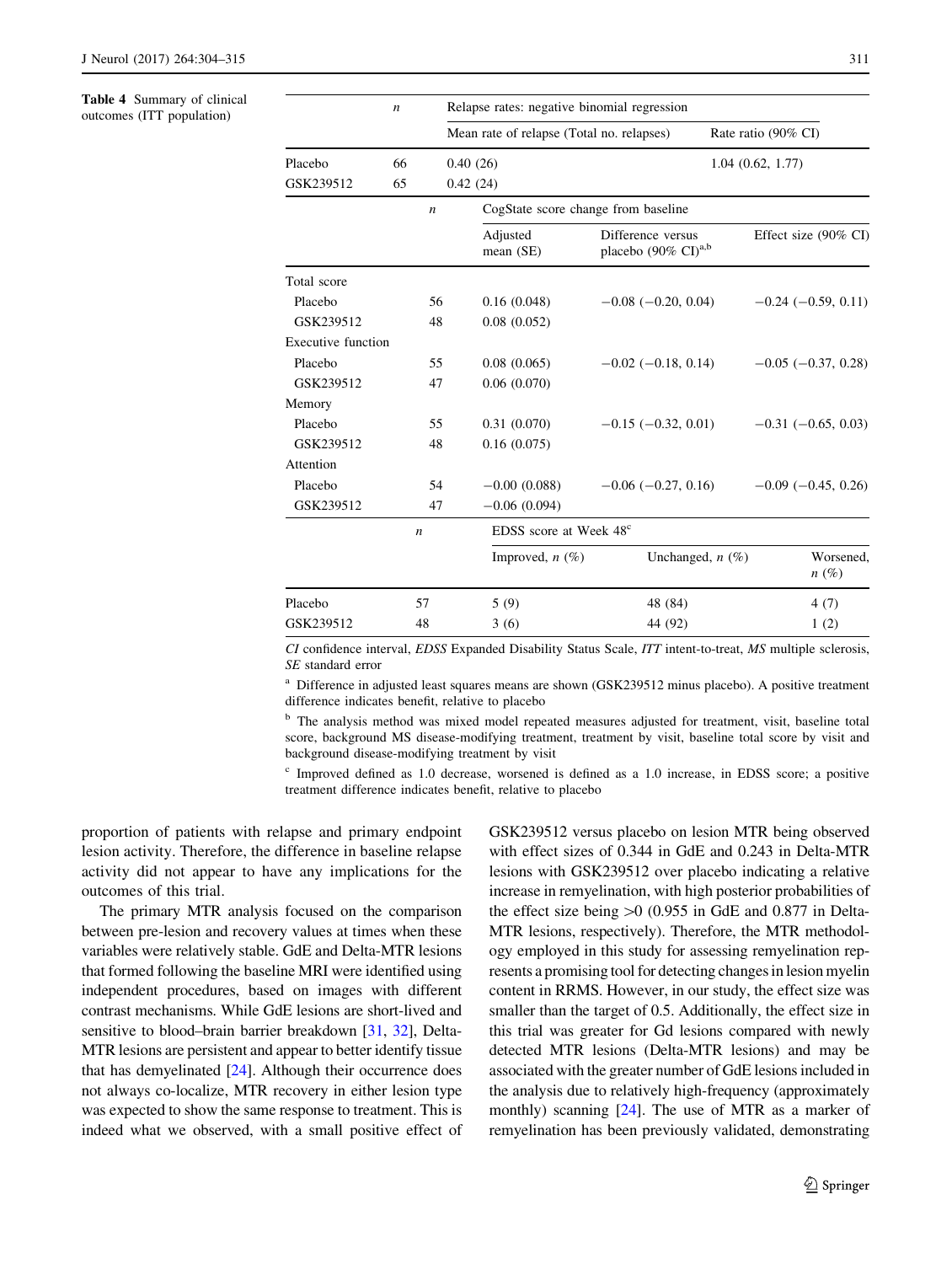|                               | Number $(\%)$ of patients reporting event |                        |                      |                        |                      |                        |  |  |
|-------------------------------|-------------------------------------------|------------------------|----------------------|------------------------|----------------------|------------------------|--|--|
|                               | Titration period                          |                        | Maintenance period   |                        | Treatment phase      |                        |  |  |
|                               | Placebo,<br>$N = 66$                      | GSK239512,<br>$N = 65$ | Placebo,<br>$N = 66$ | GSK239512,<br>$N = 65$ | Placebo,<br>$N = 66$ | GSK239512,<br>$N = 65$ |  |  |
| Any common event              | 23(35)                                    | 34 (52)                | 44 (67)              | 43 (66)                | 50 (76)              | 48 (74)                |  |  |
| AEs rated by intensity        |                                           |                        |                      |                        |                      |                        |  |  |
| Mild                          | 17(26)                                    | 20(31)                 | 17(26)               | 19 (29)                | 19(29)               | 18 (28)                |  |  |
| Moderate                      | 6(9)                                      | 14(22)                 | 24(36)               | 21(32)                 | 28(42)               | 27(42)                 |  |  |
| Severe                        | $\overline{0}$                            | $\boldsymbol{0}$       | 3(5)                 | 3(5)                   | 3(5)                 | 3(5)                   |  |  |
| Treatment-related AEs         | 6(9)                                      | 23(35)                 | 2(3)                 | 7(11)                  | 8(12)                | 27(42)                 |  |  |
| <b>SAEs</b>                   | $\boldsymbol{0}$                          | $\boldsymbol{0}$       | 1(2)                 | 2(3)                   | 1(2)                 | 2(3)                   |  |  |
| AEs Leading to<br>withdrawal  | $\mathbf{0}$                              | $1(2)^a$               | $\boldsymbol{0}$     | 6(9)                   | $\boldsymbol{0}$     | 7(11)                  |  |  |
| Common AEs $\geq$ 5% patients |                                           |                        |                      |                        |                      |                        |  |  |
| Insomnia                      | 6(9)                                      | 20(31)                 | 1(2)                 | 4(6)                   | 7(11)                | 22(34)                 |  |  |
| Middle insomnia               | $\boldsymbol{0}$                          | 2(3)                   | 1(2)                 | 3(5)                   | 1(2)                 | 5(8)                   |  |  |
| Nightmare                     | $\mathbf{0}$                              | 4(6)                   | $\overline{0}$       | 2(3)                   | $\mathbf{0}$         | 5(8)                   |  |  |
| Headache                      | 6(9)                                      | 8(12)                  | 7(11)                | 10(15)                 | 11(17)               | 16(25)                 |  |  |
| <b>Dizziness</b>              | 2(3)                                      | 2(3)                   | 1(2)                 | 4(6)                   | 3(5)                 | 6(9)                   |  |  |
| Fatigue                       | $\boldsymbol{0}$                          | 1(2)                   | 4(6)                 | $\boldsymbol{0}$       | 4(6)                 | 1(2)                   |  |  |
| Pyrexia                       | 1(2)                                      | $\boldsymbol{0}$       | 3(5)                 | 1(2)                   | 4(6)                 | 1(2)                   |  |  |
| Nausea                        | 4(6)                                      | 1(2)                   | 3(5)                 | 2(3)                   | 6(9)                 | 2(3)                   |  |  |
| Diarrhoea                     | $\boldsymbol{0}$                          | 3(5)                   | 3(5)                 | $\boldsymbol{0}$       | 3(5)                 | 3(5)                   |  |  |
| Nasopharyngitis               | 3(5)                                      | 1(2)                   | 12(18)               | 10(15)                 | 14(21)               | 11(17)                 |  |  |
| Vertigo                       | $\boldsymbol{0}$                          | 3(5)                   | 1(2)                 | 1(2)                   | 1(2)                 | 3(5)                   |  |  |
| Palpitations                  | $\boldsymbol{0}$                          | 3(5)                   | $\overline{0}$       | $\boldsymbol{0}$       | $\boldsymbol{0}$     | 3(5)                   |  |  |
| Influenza                     | $\boldsymbol{0}$                          | $\boldsymbol{0}$       | 4(6)                 | 5(8)                   | 4(6)                 | 5(8)                   |  |  |
| UTI                           | 1(2)                                      | 2(3)                   | 1(2)                 | 4(6)                   | 2(3)                 | 5(8)                   |  |  |
| <b>Bronchitis</b>             | $\boldsymbol{0}$                          | $\boldsymbol{0}$       | 3(5)                 | $\boldsymbol{0}$       | 3(5)                 | $\theta$               |  |  |
| Cystitis                      | $\overline{0}$                            | $\mathbf{0}$           | $\overline{0}$       | 3(5)                   | $\boldsymbol{0}$     | 3(5)                   |  |  |
| Neck pain                     | 1(2)                                      | 1(2)                   | 4(6)                 | 2(3)                   | 4(6)                 | 3(5)                   |  |  |
| Arthralgia                    | $\boldsymbol{0}$                          | $\boldsymbol{0}$       | 4(6)                 | $\boldsymbol{0}$       | 4(6)                 | $\boldsymbol{0}$       |  |  |

<span id="page-8-0"></span>Table 5 Summary of AEs (ITT population)

ITT population is the same population as the safety population

AE adverse event, ITT intent-to-treat, SAE serious AE (defined as any AE or adverse reaction that results in death, is life-threatening, requires hospitalisation or prolongation of existing hospitalisation, results in persistent or significant disability or incapacity, or is a congenital anomaly or birth defect), UTI urinary tract infection

<sup>a</sup> AE leading to withdrawal started during the titration period but the patient did not withdraw until the maintenance phase

that MTR values decrease with demyelination and increase with remyelination  $[10-17]$ . Studies on post-mortem brains from patients with MS have shown a strong association between MTR and histopathologically measured myelin content. The MTR of remyelinated lesions differs from both normal-appearingWM and demyelinated lesions [\[14,](#page-10-0) [16\]](#page-10-0), and there is a significant correlation between myelin content and MTR in both lesions and the normal-appearing WM [\[14](#page-10-0)]. The methodology used to quantify changes in MTR over time associated with lesion remyelination has been previously reported [\[24](#page-10-0)].

SecondaryMRI assessments did not demonstrate a positive impact of GSK239512 treatment that corresponded with the observed improvement in remyelination demonstrated by the MTR assessment. While unexpected from the pharmacologic action of the study drug, a small relative difference in favour of placebo was found. The magnitude of effect is unlikely to be clinically relevant, as analysis of pooled data from clinical trials has shown that an increase in relapse frequency is predicted only by larger differences in active lesion detection [\[33](#page-11-0)]. The absence of changes in secondary assessments, particularly MTR in chronic T2-weighted lesions may indicate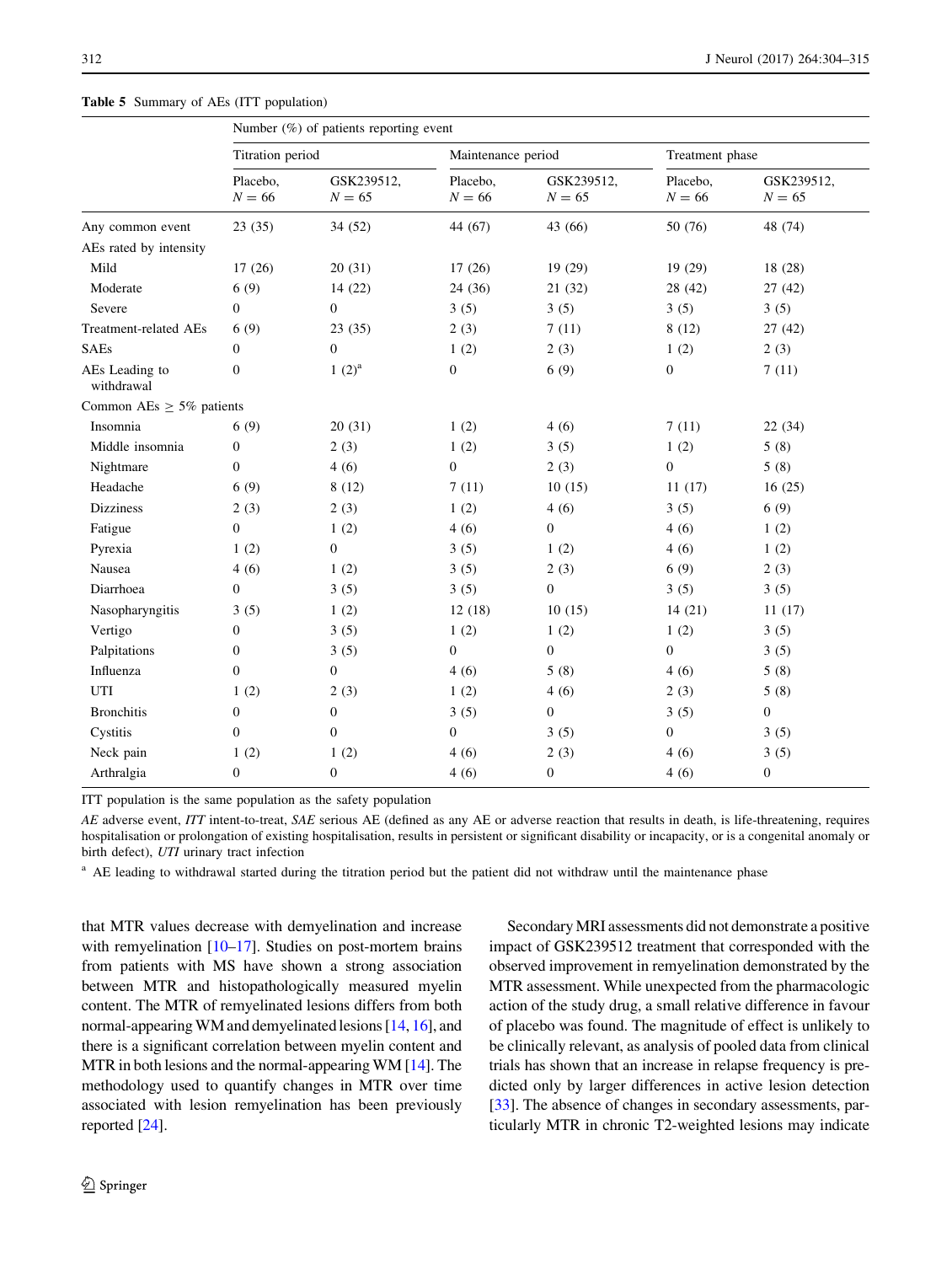the need for further development of additional remyelination marker endpoints, capable of demonstrating changes over time associated with improvement in remyelination [[34,](#page-11-0) [35](#page-11-0)].

As a  $H_3$  receptor antagonist/inverse agonist, GSK239512 was not expected to improve or enhance the inflammatory disease process. Importantly, there was no indication that GSK239512 had an exacerbating effect, with similar relapse rates and EDSS scores observed in both treatment groups. No meaningful changes in brain volumes were observed; this was not unexpected given the relatively small changes in remyelination of lesions and extended time period required to observe changes in brain volume measurements in a sample of this size. Additionally, the patient population assessed had modest physical and cognitive impairment at baseline. While memory scores on the CogState battery improved slightly in both treatment groups this may be an artefact of learning or exercise effect.

Safety findings were consistent with previous studies of GSK239512 in AD and schizophrenia [[6–8\]](#page-10-0). GSK239512 was well tolerated by the majority of patients, with 85% of patients reaching the 80 µg dose. Patients treated with GSK239512 reported more CNS-related AEs such as insomnia and nightmare than with placebo and sleep-related AEs were found to be the most common side effect of GSK239512; this is unsurprising for a RRMS population and the treatment mechanism of action, and is consistent with previous trials of GSK239512 in patients with AD [[6,](#page-10-0) [7\]](#page-10-0). In total, seven patients withdrew due to AEs, all in the GSK239512 group and AE tolerability may have been a contributing factor to the differential withdrawal rate between the placebo and GSK239512 groups. Several of these were judged to be potentially treatment-related including liver function test elevation and toxic skin eruption and may be due to an interaction between GSK239512 and concomitant interferon-1 $\beta$ a therapy and should therefore be considered in future study designs. Trough plasma concentrations of GSK239512 at the 80  $\mu$ g dose are consistent with  $>90\%$  H<sub>3</sub> receptor occupancy in the brain, as predicted from a previous positron emission topography study conducted in healthy human subjects [[9\]](#page-10-0).

One limitation of this trial was that not all patients contributed at least one lesion to the analysis as expected, making the results harder to generalise. Further studies could assess the effect of potential remyelinating agents in a wider patient population, including patients without lesions to further extend generalisability. Additionally, there was no clinical correlate of improved remyelination. Clinical outcome measures used generally require much larger sample sizes or longer study durations (2–3 years) to demonstrate clinically relevant changes. Future studies should consider evaluating the use of shorter-term clinical endpoints, include more patients and define a patient population with the capability of demonstrating a change.

Additionally, targeted clinical deficits associated with specific demyelinating lesions might be more sensitive and could be reflected in additional surrogate endpoints [\[34](#page-11-0), [35\]](#page-11-0).

In summary, GSK239512 treatment resulted in a positive effect on lesion remyelination, detected by GdE and Delta-MTR lesion assessments, validating this approach for multicentre clinical trials. GSK239512 was found to have an acceptable safety profile in patients with RRMS. However, the positive effect on lesion remyelination did not translate into observed benefits on conventional MRI or clinical assessments. The development of clinical endpoints more directly linked to changes in myelination, inclusion of a population with more disease activity and/or a longer duration to match the clinical assessments used in the current trial are required to further explore the potential impact of an  $H_3$  receptor antagonist/inverse agonist on remyelination and ultimately disease progression in RRMS.

Acknowledgements The authors wish to thank the patients and study investigators and the following employees of GSK: Maggie Peykamian for her contribution to concept, design and involvement in analysis and interpretation, Jyoti Patel and Kathy Harding for their contributions to data acquisition; Paul Thompson and Ole Graff for their contributions to study design, and Marina Zvartau-Hind for her contributions to interpretation. We also thank the investigators and the internal Safety Review Committee involved in this trial, listed in full in the Supplementary Online Resource 1. Editorial support in the form of initial preparation of the outline based on input from all authors, and collation and incorporation of author feedback to develop subsequent drafts was provided by Alex Lowe, PhD, of Fishawack Indicia Ltd, and was funded by GSK. Funding was provided by GSK.

#### Compliance with ethical standards

Conflicts of interest CJS is a former employee of GSK and holds stocks/shares in GSK. RAG and DT are employees of GSK and hold stocks/shares in GSK; RB has received personal compensation from NeuroRx Research for consulting services. FTB has received an honorarium from GSK for speaking at an investigators meeting for the trial reported here; his institution received compensation from GSK for the treatment and documentation of those patients included at his site; he has received personal compensation for speaking or serving on advisory boards from Bayer-Schering, Biogen, Genzyme, Novartis and Teva; through his institution, he received grants from Actelion, Bayer, Novartis and Teva. DLA has an equity interest in NeuroRx Research, has received personal fees from Biogen, EMD Serono, Genentech, Genzyme, Hoffman LaRoche, Innate Immunotherapy, MedImmune, Mitsubishi, Novartis, Receptos, Acorda, Sanofi-Aventis, and Teva, and Grants from Biogen and Novartis.

Ethical standards The study was conducted in accordance with the International Conference on Harmonisation of Technical Requirements for Registration of Pharmaceuticals for Human Use, Good Clinical Practice (ICH-GCP) and the ethical principles outlined in the Declaration of Helsinki 2008 [\[17\]](#page-10-0). Ethics approval was obtained from respective countries' Ethics Committees (Online resource 1). The study protocol is available online at [http://www.gsk-clinicalstudyr](http://www.gsk-clinicalstudyregister.com/files2/gsk-116477-protocol-redact.pdf) [egister.com/files2/gsk-116477-protocol-redact.pdf.](http://www.gsk-clinicalstudyregister.com/files2/gsk-116477-protocol-redact.pdf)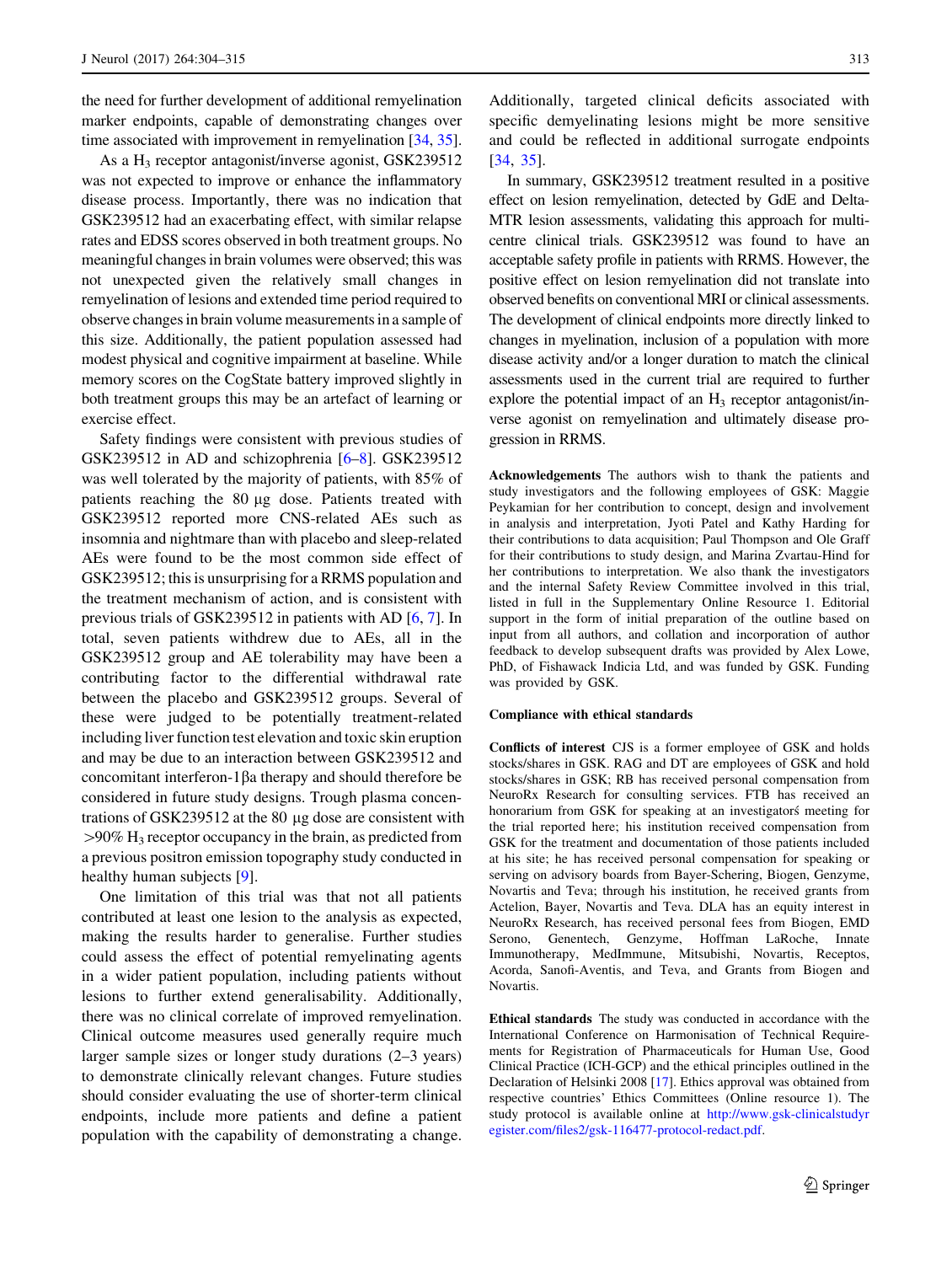<span id="page-10-0"></span>Open Access This article is distributed under the terms of the Creative Commons Attribution 4.0 International License ([http://crea](http://creativecommons.org/licenses/by/4.0/) [tivecommons.org/licenses/by/4.0/\)](http://creativecommons.org/licenses/by/4.0/), which permits unrestricted use, distribution, and reproduction in any medium, provided you give appropriate credit to the original author(s) and the source, provide a link to the Creative Commons license, and indicate if changes were made.

# References

- 1. Dutta R, Trapp BD (2011) Mechanisms of neuronal dysfunction and degeneration in multiple sclerosis. Prog Neurobiol 93:1–12
- 2. Hagemeier K, Bruck W, Kuhlmann T (2012) Multiple sclerosis remyelination failure as a cause of disease progression. Histol Histopathol 27:277–287
- 3. Kuhlmann T, Miron V, Cui Q, Wegner C, Antel J, Bruck W (2008) Differentiation block of oligodendroglial progenitor cells as a cause for remyelination failure in chronic multiple sclerosis. Brain 131:1749–1758
- 4. Wang R, Chen Y, Guo T, Zhen W, Guo T, Zhao R, Liu AA, Rubio JP, Krull D, Lu J, Song M, Thompson P (2014) Histamine H3 receptor negatively regulates oligodendrocyte differentiation and myelination. Mult Scler 20(S1):341
- 5. Mei F, Fancy SP, Shen YA, Niu J, Zhao C, Presley B, Miao E, Lee S, Mayoral SR, Redmond SA, Etxeberria A, Xiao L, Franklin RJ, Green A, Hauser SL, Chan JR (2014) Micropillar arrays as a high-throughput screening platform for therapeutics in multiple sclerosis. Nat Med 20:954–960
- 6. Grove RA, Harrington CM, Mahler A, Beresford I, Maruff P, Lowy MT, Nicholls AP, Boardley RL, Berges AC, Nathan PJ, Horrigan JP (2014) A randomized, double-blind, placebo-controlled, 16-week study of the H3 receptor antagonist, GSK239512 as a monotherapy in subjects with mild-to-moderate Alzheimer's disease. Curr Alzheimer Res 11:47–58
- 7. Nathan PJ, Boardley R, Scott N, Berges A, Maruff P, Sivananthan T, Upton N, Lowy MT, Nestor PJ, Lai R (2013) The safety, tolerability, pharmacokinetics and cognitive effects of GSK239512, a selective histamine  $H_3$  receptor antagonist in patients with mild to moderate Alzheimer's disease: a preliminary investigation. Curr Alzheimer Res 10:240–251
- 8. Jarskog LF, Lowy MT, Grove RA, Keefe RS, Horrigan JP, Ball MP, Breier A, Buchanan RW, Carter CS, Csernansky JG, Goff DC, Green MF, Kantrowitz JT, Keshavan MS, Laurelle M, Lieberman JA, Marder SR, Maruff P, McMahon RP, Seidman LJ, Peykamian MA (2015) A Phase II study of a histamine H<sub>3</sub> receptor antagonist GSK239512 for cognitive impairment in stable schizophrenia subjects on antipsychotic therapy. Schizophr Res 164:136–142
- 9. Ashworth S, Berges A, Rabiner EA, Wilson AA, Comley RA, Lai RY, Boardley R, Searle G, Gunn RN, Laruelle M, Cunningham VJ (2014) Unexpectedly high affinity of a novel histamine  $H_3$ receptor antagonist, GSK239512, in vivo in human brain, determined using PET. Br J Pharmacol 171:1241–1249
- 10. Dousset V, Grossman RI, Ramer KN, Schnall MD, Young LH, Gonzalez-Scarano F, Lavi E, Cohen JA (1992) Experimental allergic encephalomyelitis and multiple sclerosis: lesion characterization with magnetization transfer imaging. Radiology 182:483–491
- 11. Turati L, Moscatelli M, Mastropietro A, Dowell NG, Zucca I, Erbetta A, Cordiglieri C, Brenna G, Bianchi B, Mantegazza R, Cercignani M, Baggi F, Minati L (2015) In vivo quantitative magnetization transfer imaging correlates with histology during

de- and remyelination in cuprizone-treated mice. NMR Biomed 28:327–337

- 12. Merkler D, Boretius S, Stadelmann C, Ernsting T, Michaelis T, Frahm J, Brück W (2005) Multicontrast MRI of remyelination in the central nervous system. NMR Biomed 18:395–403
- 13. Deloire-Grassin MS, Brochet B, Quesson B, Delalande C, Dousset V, Canioni P, Petry KG (2000) In vivo evaluation of remyelination in rat brain by magnetization transfer imaging. J Neurol Sci 178:10–16
- 14. Schmierer K, Scaravilli F, Altmann DR, Barker GJ, Miller DH (2004) Magnetization transfer ratio and myelin in postmortem multiple sclerosis brain. Ann Neurol 56:407–415
- 15. Schmierer K, Wheeler-Kingshott CA, Tozer DJ, Boulby PA, Parkes HG, Yousry TA, Scaravilli F, Barker GJ, Tofts PS, Miller DH (2008) Quantitative magnetic resonance of postmortem multiple sclerosis brain before and after fixation. Magn Reson Med 59:268–277
- 16. Barkhof F, Bruck W, De Groot CJ, Bergers E, Hulshof S, Geurts J, Polman CH, van der Valk P (2003) Remyelinated lesions in multiple sclerosis: magnetic resonance image appearance. Arch Neurol 60:1073–1081
- 17. Chen JT, Collins DL, Freedman MS, Atkins HL, Arnold DL (2005) Local magnetization transfer ratio signal inhomogeneity is related to subsequent change in MTR in lesions and normalappearing white-matter of multiple sclerosis patients. Neuroimage 25:1272–1278
- 18. World Medical Association (2013) World Medical Association Declaration of Helsinki: ethical principles for medical research involving human subjects. JAMA 310:2191–2194
- 19. Polman CH, Reingold SC, Banwell B, Clanet M, Cohen JA, Filippi M, Fujihara K, Havrdova E, Hutchinson M, Kappos L, Lublin FD, Montalban X, O'Connor P, Sandberg-Wollheim M, Thompson AJ, Waubant E, Weinshenker B, Wolinsky JS (2011) Diagnostic criteria for multiple sclerosis: 2010 revisions to the McDonald criteria. Ann Neurol 69:292–302
- 20. Lublin FD, Reingold SC (1996) Defining the clinical course of multiple sclerosis: results of an international survey. National Multiple Sclerosis Society (USA) Advisory Committee on Clinical Trials of New Agents in Multiple Sclerosis. Neurology 46:907–911
- 21. Lublin FD, Reingold SC, Cohen JA, Cutter GR, Sorensen PS, Thompson AJ, Wolinsky JS, Balcer LJ, Banwell B, Barkhof F, Bebo B Jr, Calabresi PA, Clanet M, Comi G, Fox RJ, Freedman MS, Goodman AD, Inglese M, Kappos L, Kieseier BC, Lincoln JA, Lubetzki C, Miller AE, Montalban X, O'Connor PW, Petkau J, Pozzilli C, Rudick RA, Sormani MP, Stüve O, Waubant E, Polman CH (2014) Defining the clinical course of multiple sclerosis: the 2013 revisions. Neurology 83:278–286
- 22. Kurtzke JF (1983) Rating neurologic impairment in multiple sclerosis: an expanded disability status scale (EDSS). Neurology 33:1444–1452
- 23. van den Elskamp IJ, Knol DL, Vrenken H, Karas G, Meijerman A, Filippi M, Kappos L, Fazekas F, Wagner K, Pohl C, Sandbrink R, Polman CH, Uitdehaag BM, Barkhof F (2010) Lesional magnetization transfer ratio: a feasible outcome for remyelinating treatment trials in multiple sclerosis. Mult Scler 16:660–669
- 24. Brown RA, Narayanan S, Arnold DL (2013) Segmentation of magnetization transfer ratio lesions for longitudinal analysis of demyelination and remyelination in multiple sclerosis. Neuroimage 66:103–109
- 25. Brown RA, Narayanan S, Stikov N, Cook S, Cadavid D, Wolansky L, Arnold DL (2016) MTR recovery in brain lesions in the BECOME study of glatiramer acetate vs interferon  $\beta$ -1b. Neurology 97:905–911